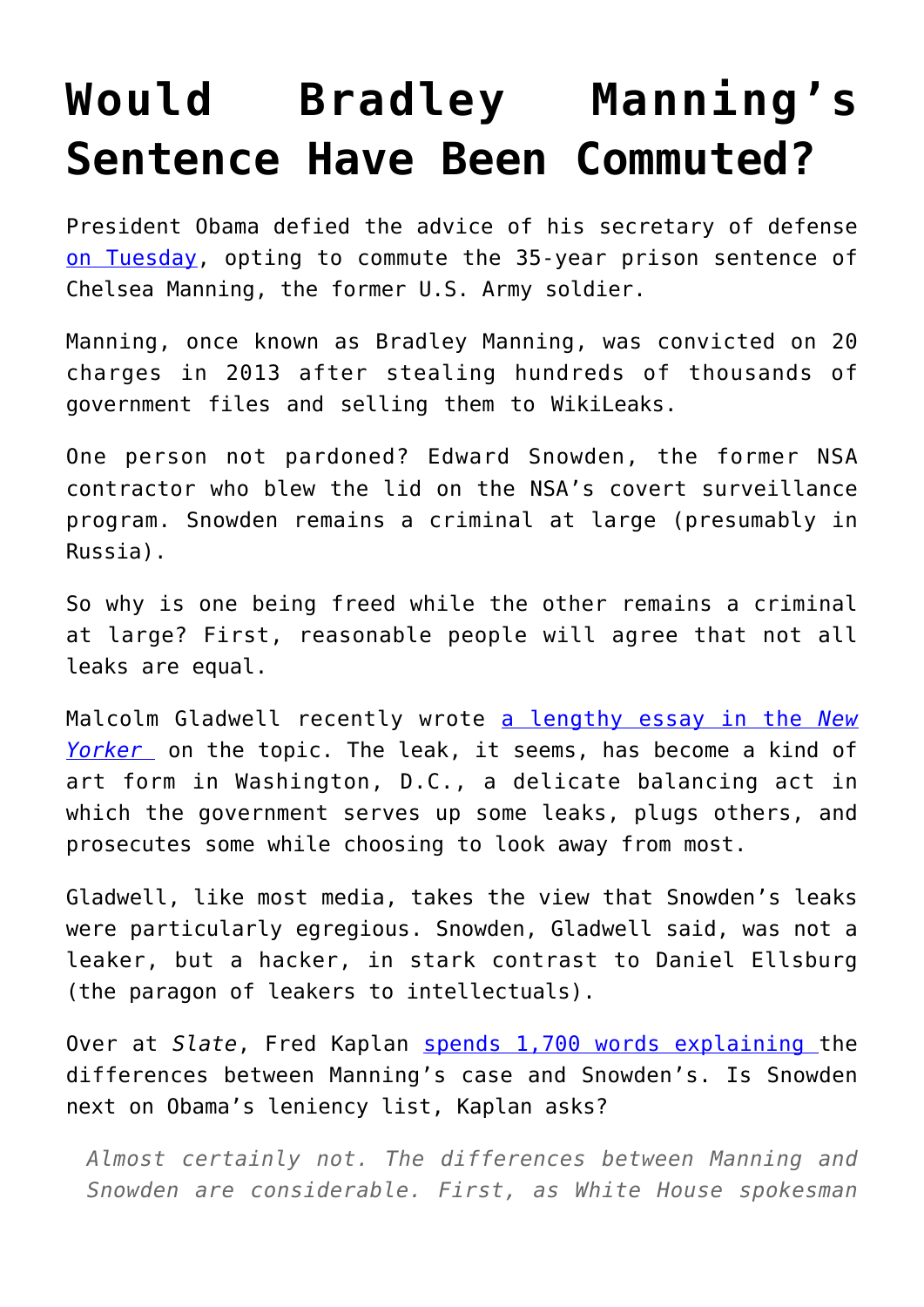*Josh Earnest said Tuesday, "Chelsea Manning is somebody who went through the military criminal justice process, was exposed to due process, was found guilty, was sentenced for her crimes, and she acknowledged wrongdoing." By contrast, he went on, "Mr. Snowden fled into the arms of an adversary and has sought refuge in a country that most recently made a concerted effort to undermine confidence in our democracy."*

*Second, the documents Snowden leaked are among the most highly classified, and most truly sensitive, in the entire U.S. government.*

Now, I'm not sure a whistleblower should be punished for being competent enough to not get caught, but it's true that Snowden's leaks were broad (Gladwell calls them a flood, not leaks), and perhaps needlessly so. But unlike Manning's betrayal, Snowden's leaks served a broad and vital public service by exposing a massive government surveillance program federal officials claimed did not exist (see below).

The other difference between Manning and Snowden, of course, is that one transitioned from male to female and one did not.